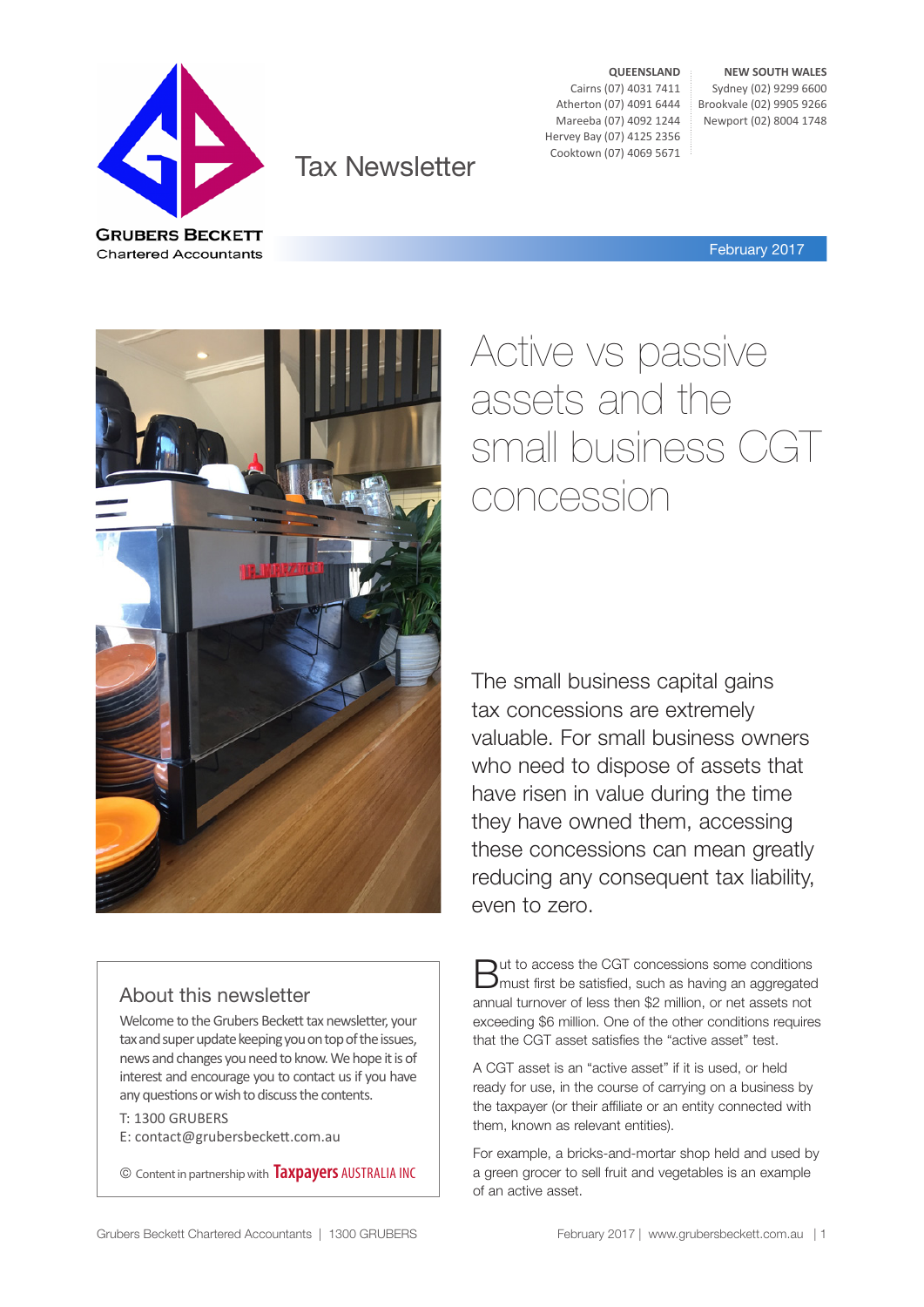#### Active vs passive assets and the small business CGT concession *cont*

Another condition to satisfy this test is that the asset must be an active asset of the taxpayer for the lesser of 7.5 years or half of the relevant ownership period.

However, certain assets are specifically excluded from being an active asset, with one such exclusion applying to assets where the **main use** by the taxpayer is to derive rent (unless the main use for deriving rent was only temporary).

When determining the main use of the asset to derive rent, the taxpayer is instructed to disregard any personal use or enjoyment of the asset by them (which includes use by affiliates and connected entities).

#### Carrying on a business

To qualify as an active asset, a tangible CGT asset must be used or held ready for use in the course of carrying on a business, but there is no black-and-white test for determining whether a business is being carried on. However the ATO has enumerated several indicators that may be relevant, including;

- the size, scale and permanency of the activity
- repetition and regularity of the activity
- whether the activity is planned, organised and carried on in a systematic and businesslike manner, and
- the expectation, and likelihood, of a profit.

It can be assumed that the operator of a motel is conducting a business, however most residential rental activities are a form of investment, and do not amount to carrying on a business.

Notwithstanding this, it is possible to conduct a rental property business. To take a real example from the ATO's case files, it so happened that a taxpayer owned eight houses and three apartment blocks (each comprising six residential units), making a total of 26 properties.

The taxpayer actively managed the properties, devoting a significant amount of time to this (an average of 25 hours per week). The ATO concluded this taxpayer was carrying on a business.

So while an asset whose main use is "to derive rent" cannot be an active asset, it has been argued that this exception should not apply to properties where the taxpayer carries on a business of leasing properties (but rather only apply to passive investments).

There have however been legal cases where the courts rejected this argument, stating clearly that it does not matter if the taxpayer is in the business of leasing properties or not.

There is no statutory definition of the word "rent" that is relevant in this context, so the term takes on its common law meaning.

Where there is a question of whether the amount paid constitutes "rent", a key factor to consider is whether the occupier has a right to "exclusive possession" of the property. If such a right exists, the payments involved are likely to be rent.

Conversely, if the arrangement allows the occupier only to enter and use the premises for certain purposes, and does not amount to a lease granting exclusive possession, the payments involved are unlikely to be rent.

Other relevant factors include the degree of control retained by the owner, the extent of any services performed by the owner (such as room cleaning, provision of meals, supply of linen and shared amenities) and the length of the arrangement.

By way of example, the ATO looked at the operator of an eight-bedroom boarding house. The average length of stay was four to six weeks. Visitors were required to leave the premises by a certain time and the proprietor retains the right to enter the rooms.

He pays for all utilities and provides cleaning and maintenance, linen and towels, and the house has common areas such as a lounge room, kitchen and recreation area. The ATO concluded that the amounts received were not rent.

#### What is main use?

The term "main use" is not defined in the relevant laws. Therefore resolving the matter in regard to the mixed use of assets is likely to involve a consideration of various factors, however most important will be the comparative level of income derived from the different uses of the asset.

By way of example, consider a taxpayer who owns land on which there are several industrial sheds. He uses one shed (45% of the land area) to conduct a motorcycle repair business and leases the other sheds (55% of the land by area) to unrelated third parties.

The income derived from the repair business is 80% of total income, with the rest derived from leasing the other sheds. Having regard to all the circumstances, the ATO considered that the "main use" of the taxpayer's land is not to derive rent.

If you need assistance in working out whether your asset qualifies, contact this office.  $\blacksquare$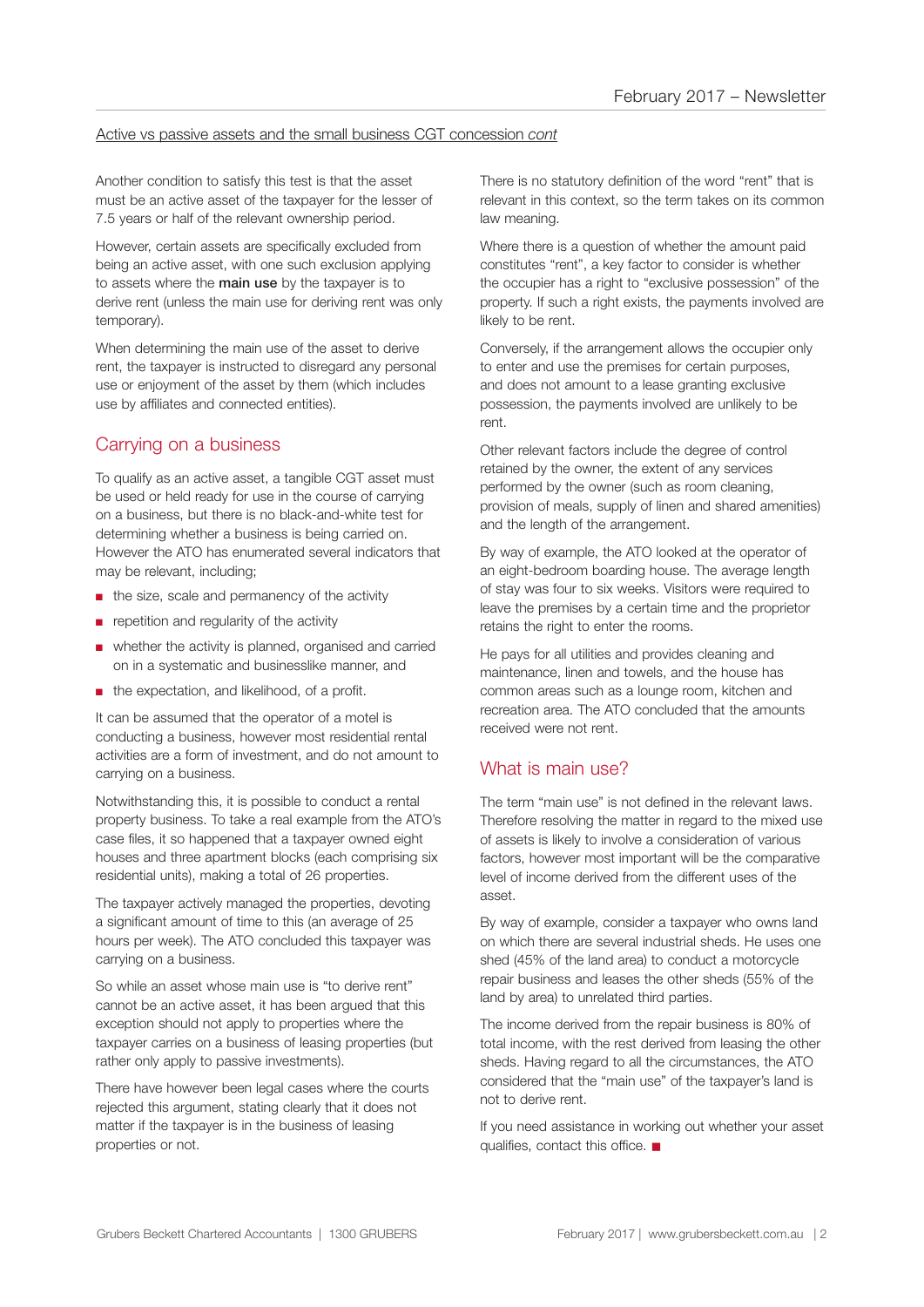

ne of the necessary steps in the process, and generally the first action to take, is to obtain probate. Basically, this is a court-issued document that confirms that the person whose affairs are being looked at is in fact deceased — and therefore cannot hold bank accounts, shares, property and so on  $-$  and that the person appointed executor in their will is legally entitled to wind up said affairs.

One of the central matters to take care of is the final tax return. The ATO refers to this return as a "date of death tax return", which is lodged on behalf of the deceased. The ATO insists that these must be lodged on a paper return, but otherwise all the other assessment conditions apply — that is, the same tax rates, income thresholds, withholding conditions, lodging requirements and so on.

The date of death tax return will be the last document to require the deceased's particular individual tax file number (TFN). Upon completion, this TFN will not be used again.

There are a few other differences to remember when completing this return. The executor will need to print the words "Deceased estate" on the top of the first page of the return, sign the tax return on behalf of the deceased, and show the name of the taxpayer as "The legal representative of <their name>, deceased". Also, at the question "Will you need to lodge an Australian tax return in the future?", answer with an "X" or the word "No".

# Deceased estates: A brief guide to tying up the loose ends

After a person dies, and the usual arrangements are completed, there will come a time when other matters, such as tax and superannuation issues, must be looked after. The person who takes on the responsibility for administering a deceased estate is commonly referred to as the executor, but could also be known as an administrator or a legal personal representative.

Assessable income earned or derived, and deductible expenses incurred, up to the date of death should be included in the return. But income earned and deductible expenses incurred after the date of death (for example from investments and such) will need to be dealt with in the deceased estate's trust return — not in this final individual tax return. The treatment of capital gains or losses would be dealt with in a similar way. Generally it will be advisable to seek guidance if required to complete a deceased estate trust return, which we can help you with.

If the deceased person had accumulated losses, these can be offset against income in the final tax return (capital losses may be offset against capital gains) but can't be carried forward into the deceased estate. Ordinary losses, as well as capital losses, that can't be offset in this final tax return will lapse.

The ATO will usually send the ensuing notice of assessment to the executor, which should show any refund owing, or any tax liabilities. There may in some cases be a requirement to withhold amounts from the assets or income of the deceased estate to pay any tax liabilities.

To ensure everything is taken care of, an ATO checklist follows to help gather all the loose ends that can crop up with a deceased estate. If the deceased person also carried on a business, further advice should be sought.  $cont \rightarrow$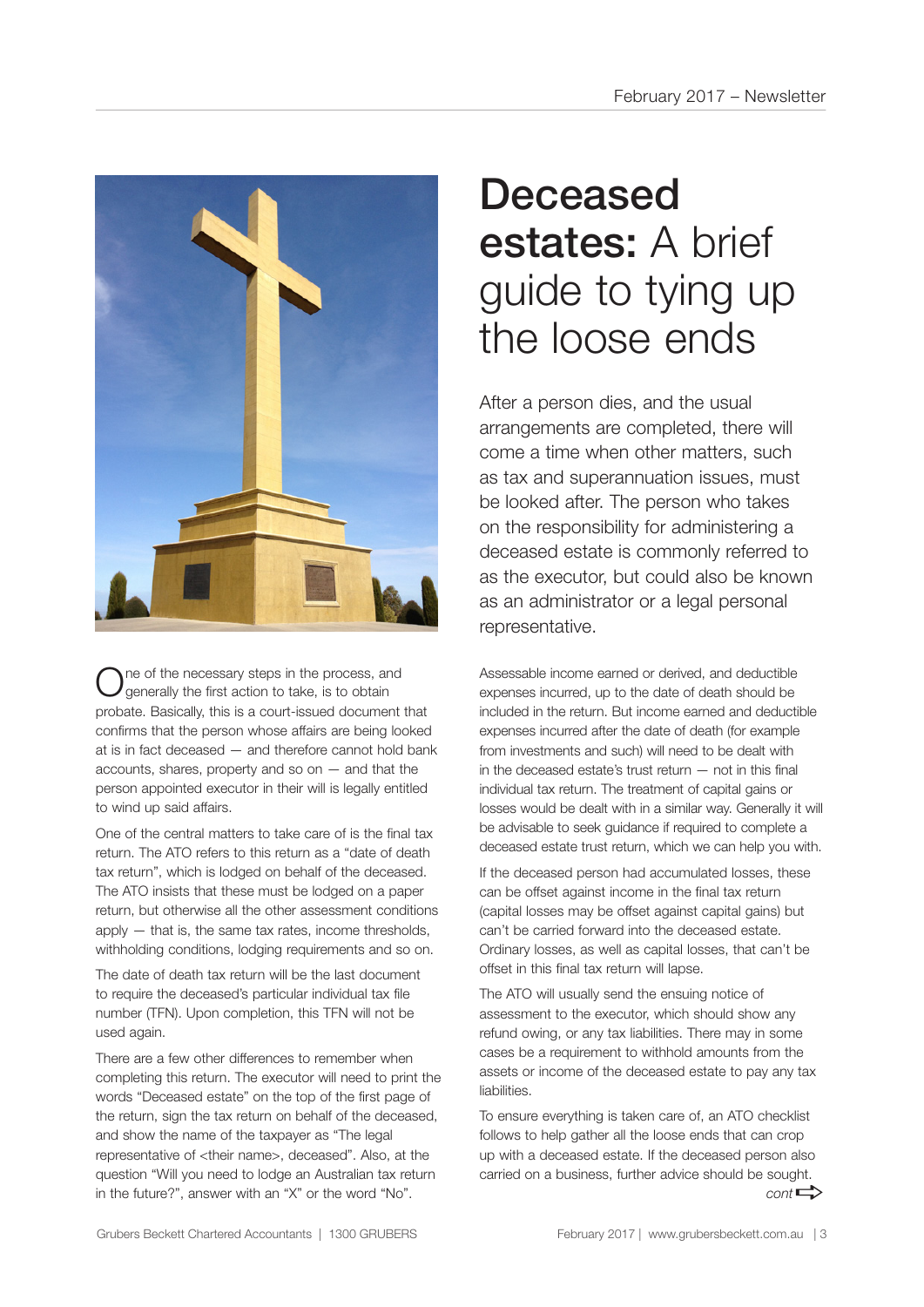Deceased estates: A brief guide to tying up the loose ends *cont*

### **7 point checklist** for deceased estates

#### 1. DID THE PERSON HAVE A WILL?

**Yes.** Determine who is the executor or administrator of the will. See next point.

**No.** Contact the public trustee in your state or territory to determine if they will act on behalf of the deceased person. If so, they will take the action required.

#### 2. HAS PROBATE BEEN OBTAINED BY THE EXECUTOR?

**Yes.** See next point. **No. No.** You may need to provide further information if you wish to establish authority to deal with the tax affairs of the deceased person. See next point.

#### 3. OFFICIALLY NOTIFY THE ATO OF THE PERSON'S DEATH

Complete the "Notification of a deceased person" form (ask us for a copy if you need one).

This form:

- officially notifies the ATO of the person's death
- can be used to establish authority to deal with their tax affairs.

You will need to provide the death certificate and supporting documents required at an Australia Post outlet for an interview, or certified copies to the ATO by mail. The ATO may also attempt to match individual records to Births, Deaths and Marriages data. Ask us for assistance if need be. See next point.

#### 4. DO YOU NEED TO LODGE A FINAL INDIVIDUAL TAX RETURN?

While this article may help if you need to lodge a "date of death" tax return, see this office if you need guidance.

It is also wise to check for outstanding income tax returns for previous years.

| <b>No.</b> Complete a "Non-lodgment advice form" (ask us<br><b>Yes.</b> This return should cover the period from the<br>for a copy) and send it to the ATO. On the form, where<br>previous July 1 to the date of death. See next point.<br>it asks for "Reason for not lodging a tax return" write<br>"Deceased" and the date of death. See next point. |
|---------------------------------------------------------------------------------------------------------------------------------------------------------------------------------------------------------------------------------------------------------------------------------------------------------------------------------------------------------|
|---------------------------------------------------------------------------------------------------------------------------------------------------------------------------------------------------------------------------------------------------------------------------------------------------------------------------------------------------------|

#### 5. DO YOU NEED TO LODGE A DECEASED ESTATE TAX RETURN?

| Yes. Generally it will be best to seek advice. See next | <b>No.</b> If all of the above has been completed, no further |
|---------------------------------------------------------|---------------------------------------------------------------|
| point.                                                  | information is required by the ATO.                           |

#### 6. OBTAIN A TAX FILE NUMBER (TFN) FOR THE DECEASED ESTATE

As a deceased estate is considered a trust, a "TFN application for a deceased estate" form will be required. We can help with this. See next point.

#### 7. LODGE THE DECEASED ESTATE TAX RETURN(S)

A trust tax return will need to be completed. Each financial year will require another such return to be lodged until the deceased estate has been fully administered and no longer has a tax liability.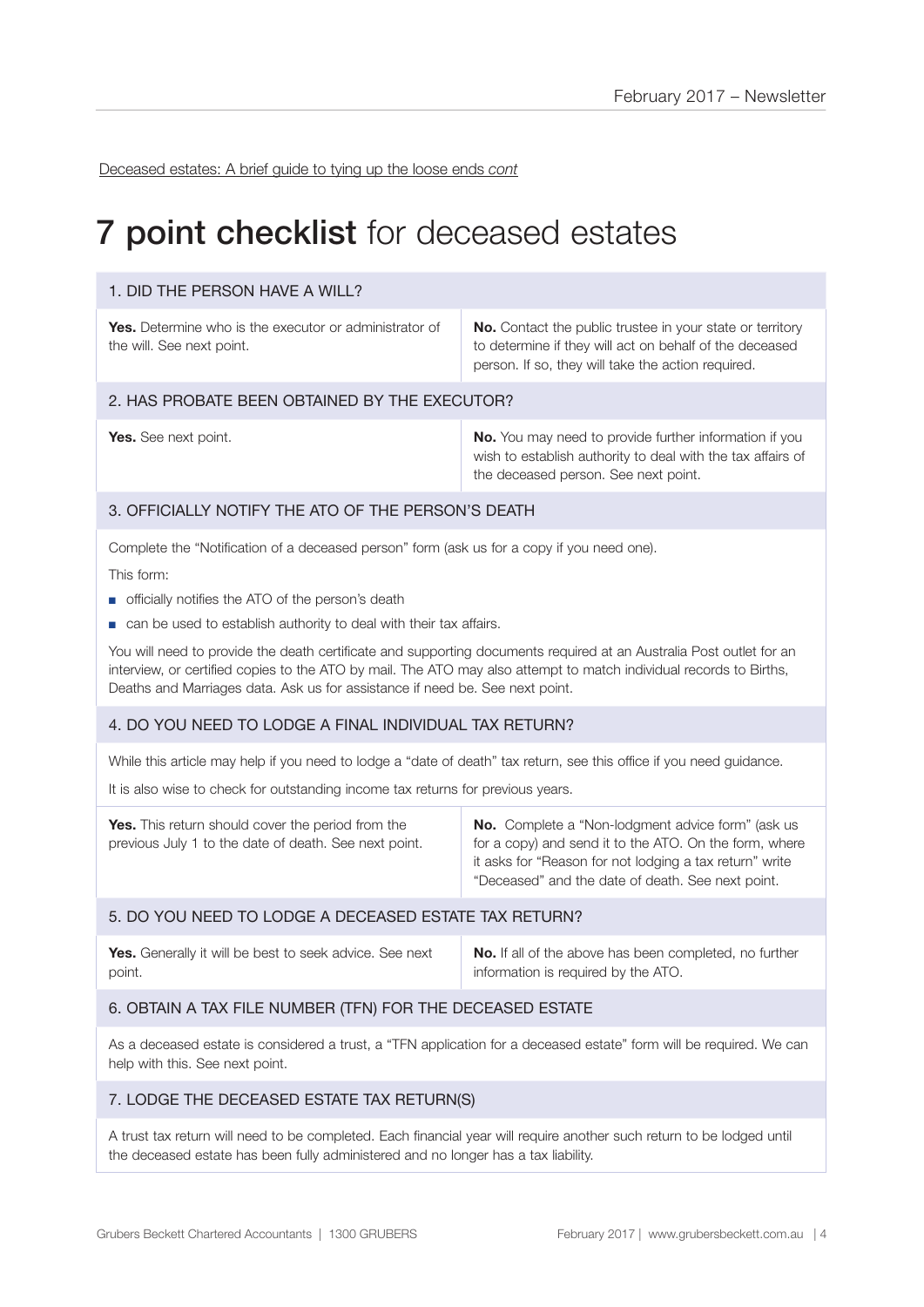The process (and pros and cons) of "electing" to be a family trust

Trusts are an important and very useful concept for managing one's financial affairs, as well as estate planning.

A trust is established whenever there is a separation of the legal ownership (for example, the name appearing on a land title) from the beneficial (equitable) owner of an asset (in other words, the person that a court would deem to be the true owner).

Legislation specifies the rules by which trust income should be calculated for tax purposes and how that income should be taxed — that is, whether in the hands of the trust or the beneficiaries. Therefore trusts, if set up in the right way, can help you legally minimise some tax liabilities.

One important feature in this regard is where a formal decision is made (termed an "election") to be deemed a "family trust" for tax purposes.

#### THE UPSIDE

Being a family trust has specific taxation consequences, as electing to be a family trust restricts and specifies the trust beneficiaries, which in turn can secure or simplify

the claiming of tax losses, debt deductions, franking credits and negate certain trust beneficiary reporting rules.

Some of the key taxation differences includes the fact that beneficiaries of, for example, discretionary trusts may not otherwise be able to take advantage of franking credits attached to share dividends or indeed franked non-share dividends received by the trust and passed on to the beneficiaries.

The reason for this, in very broad terms, is that unless the trustee of a non-fixed trust has elected for it to be a family trust, a beneficiary of the trust will not have a vested and indefeasible interest in so much of the capital of the trust as is comprised by the shares giving rise to the dividends.

Another spur to elect to be a family trust is that the trust would otherwise find it a lot harder to use past year tax losses against current year income, or to apply certain debt deductions. Being a family trust brings access to a concession so that only one trust loss test applies, the income injection test, and only in a modified way.

Also relevant will be the use of company losses against future income where a company shareholder is a trust. Again in broad terms, this is because the company loss provisions hold that where the relevant interests in a company are held by the trustee of a family trust, a single notional entity will be taken to own the interests, single notional entity will be taken to own the interests,<br>therefore making these losses available to offset. *cont*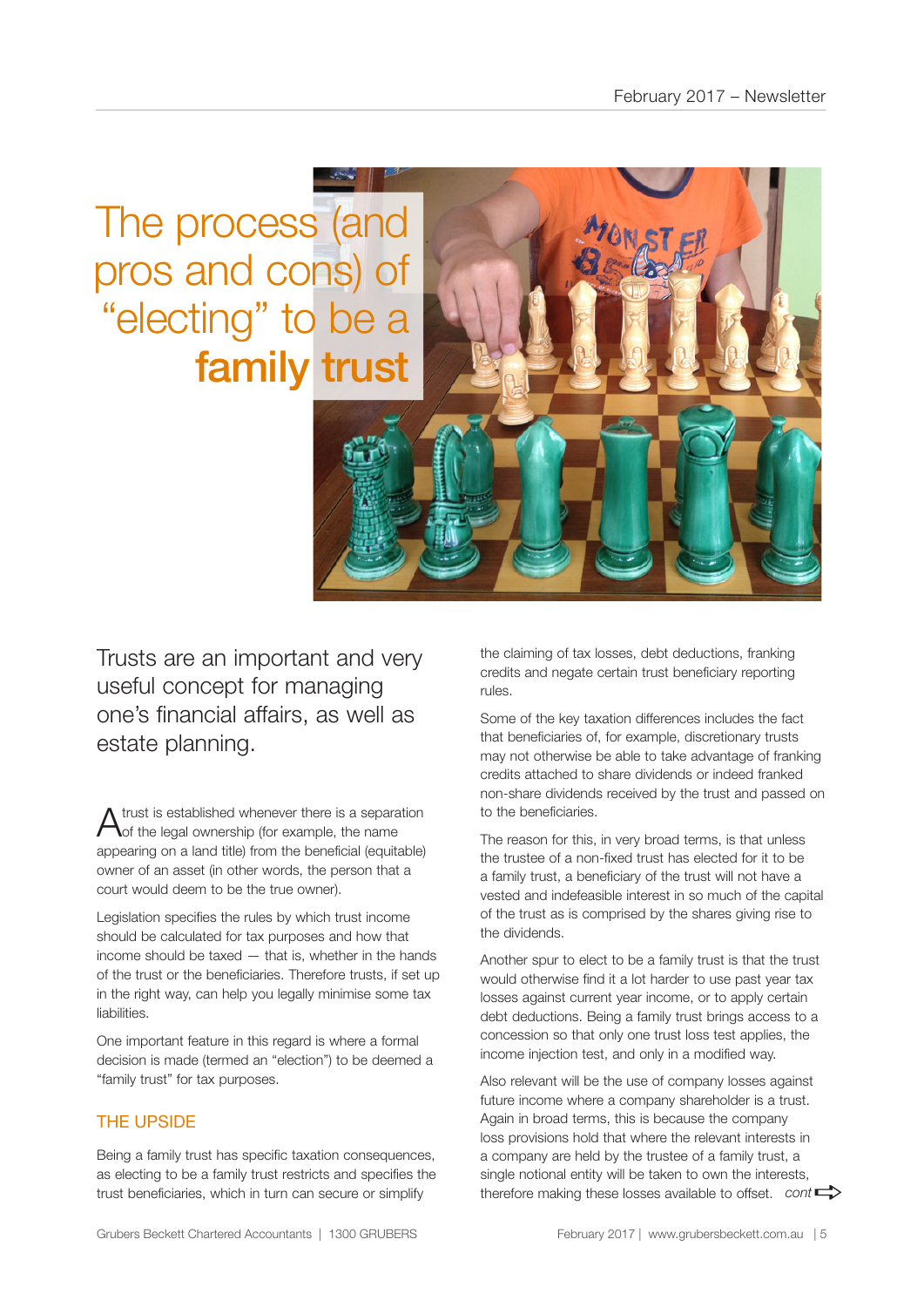#### The process of electing to be a family trust *cont*

Access to another concession is similarly achieved with regards to the small business restructure rollover relief. This is due to the requirement that when transferring active CGT assets from one entity to another (the concession being that no income tax liability will be triggered from doing so), one eligibility factor to be satisfied is that there should be no change to "ultimate economic ownership". A trust that has made a family trust election satisfies this condition.

#### Eligibility and conditions

Family trust elections can be made at any time, provided that from the beginning of the specified income year until June 30 of the income year immediately preceding that in which the election is made:

- $\blacksquare$  the entity passes the family control test, and
- **any conferrals of present entitlement or any actual** distributions have been made within the designated family group.

The family control test looks at who can control the application of income or capital of the trust, which should include some or all of:

- **•** the individual specified in the family trust election (also referred to as the "test individual")
- members of the specified individual's "family group" (which is defined in legislation; ask us for details)
- **a** a professional legal or financial adviser to that family group.

While any kind of trust can elect to be a family trust, the need to pass the family control test restricts the choice to a trust that is not widely held and where a specific family effectively controls the trust.

The election does not have to be made on an approved form, however use of the form published by the ATO (which is updated annually) can help to ensure that all the relevant information for a valid election is provided. We can provide you with this document.

An election is only required to be made once, but the trustee is required to include the income year specified in the family trust election on the trust tax return each year while the election remains in force.

#### THE DOWNSIDE

A family trust may be less flexible as a result of making an election, and it is also potentially exposed to another tax, the family trust distribution tax.

Family trust distribution tax is applicable when a distribution is made outside the "family group" (which is designated by making the election). Therefore making a family trust election is an important step for the trustee to take. We can assist you to choose the appropriate "test individual" for the family group. Note that the term "distribution" has an expanded meaning for the purposes of family trusts, and includes both income and capital.

A reasonable salary, wage or other benefit (such as superannuation contributions or fringe benefits) provided to, or for the benefit of, an employee for work performed is not considered to be a distribution.

The rate of family trust distribution tax is set at the top marginal rate plus Medicare levy, which is temporarily 49% for the period from July 1, 2014 to June 30, 2017, after which it will revert to 47%.

A separate payment advice is required for each distribution of income or capital which attracts a family trust distribution tax liability, and remittance of the tax to the ATO is required to be accompanied by a *Family trust distribution tax payment advice* form*.*

Payment is generally required within 21 days after the distribution is made, or if the distribution was made before an election form was lodged, 21 days after the  $e$ lection. $\blacksquare$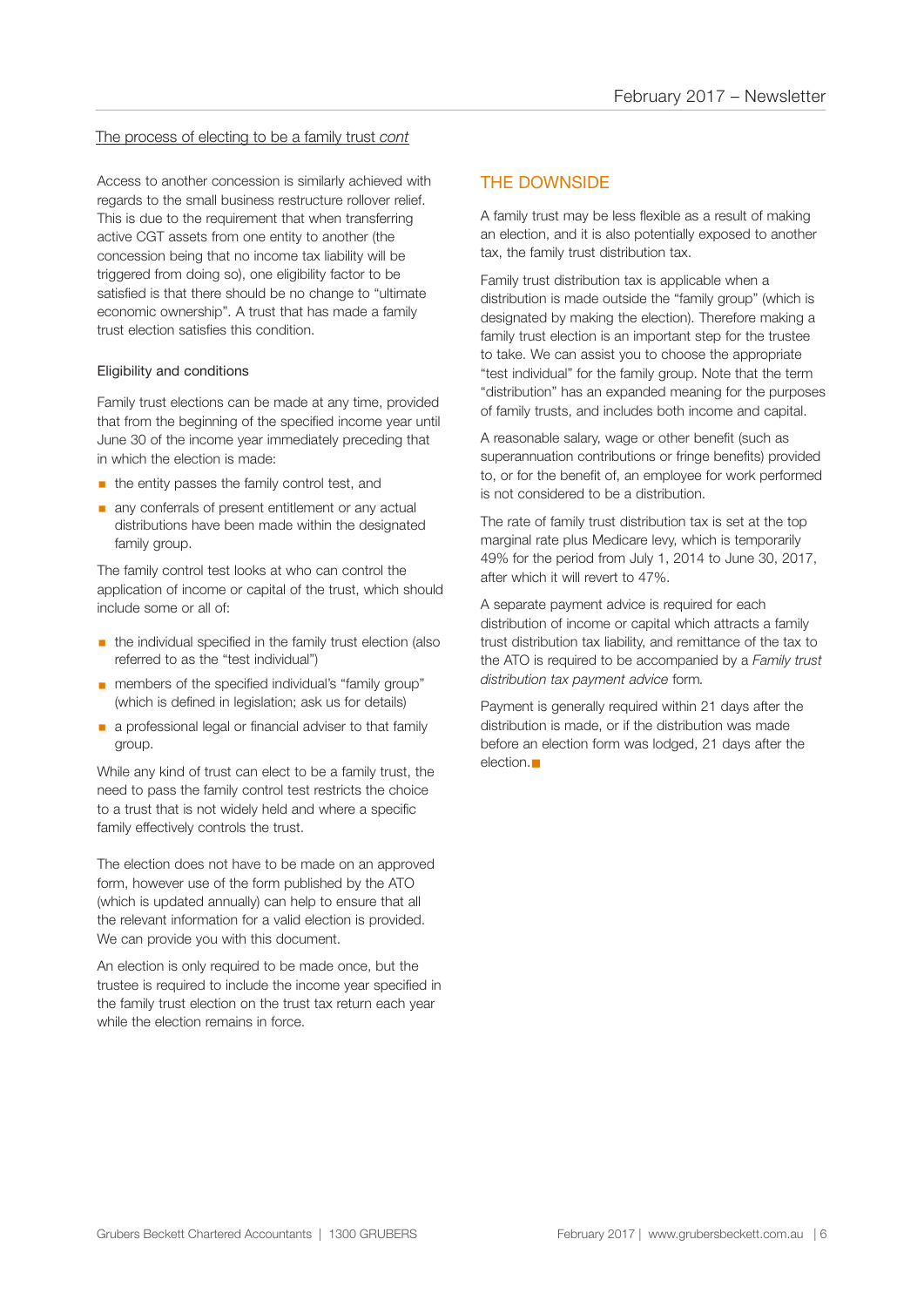

The assets test works by reducing a person's age<br>pension payment for every dollar of assets owned over a certain value. The test takes into account most assets, including any property (except your primary home) or possessions owned, or partly owned, in or outside Australia.

The assets test is one of two means tests used by the Department of Human Services (Centrelink) to determine your age pension eligibility, the second being an income test. The results of these tests that produces the lowest pension payment (or zero) is then applied.

The asset test free area is the amount of assets you can have without affecting your pension. Centrelink will reduce your pension by \$3 each fortnight for every \$1,000 of assets you own over the assets test free area.

# Recent changes to the assets test for pensioners

From January 1, 2017, the assets test free area and taper rate for pensions increased.

This is the taper rate. Before January 1, this rate was set at \$1.50 (so it has therefore doubled).

Some people will have received more or have no change to their pension, but there is also the possibility that people may have their pensions reduced or cancelled. Centrelink states that if you lose your pension due to the January 1 changes, you will automatically get a non-income tested Low Income Health Care Card, and Commonwealth Seniors Health Card if you are age pension age. The former provides concessions on water rates and energy bills, among other discounts, and the latter provides discounts on prescription medicines and bulk-billed doctors' appointments.

See tables below to compare the old and new limits.  $\blacksquare$ 

|  |  |  |  | Table 1: Before and after assets test thresholds, or disqualifying limits, for the full age pension |
|--|--|--|--|-----------------------------------------------------------------------------------------------------|
|  |  |  |  |                                                                                                     |

|                                                             | 2016 rules | 2017 rules |
|-------------------------------------------------------------|------------|------------|
| Single homeowners full pension assets must be less than     | \$209,000  | \$250,000  |
| Single non-homeowners full pension assets must be less than | \$360,500  | \$450,000  |
| Couple homeowners full pension assets must be less than     | \$296,500  | \$375,000  |
| Couple non-homeowners full pension assets must be less than | \$448,000  | \$575,000  |

#### Table 2: Thresholds for a part age pension

|                                                             | 2016 rules  | 2017 rules  |
|-------------------------------------------------------------|-------------|-------------|
| Single homeowners part pension assets must be less than     | \$793.750   | \$542,500   |
| Single non-homeowners part pension assets must be less than | \$945,250   | \$742,500   |
| Couple homeowners part pension assets must be less than     | \$1,178,500 | \$816,000   |
| Couple non-homeowners part pension assets must be less than | \$1,330,000 | \$1,016,000 |